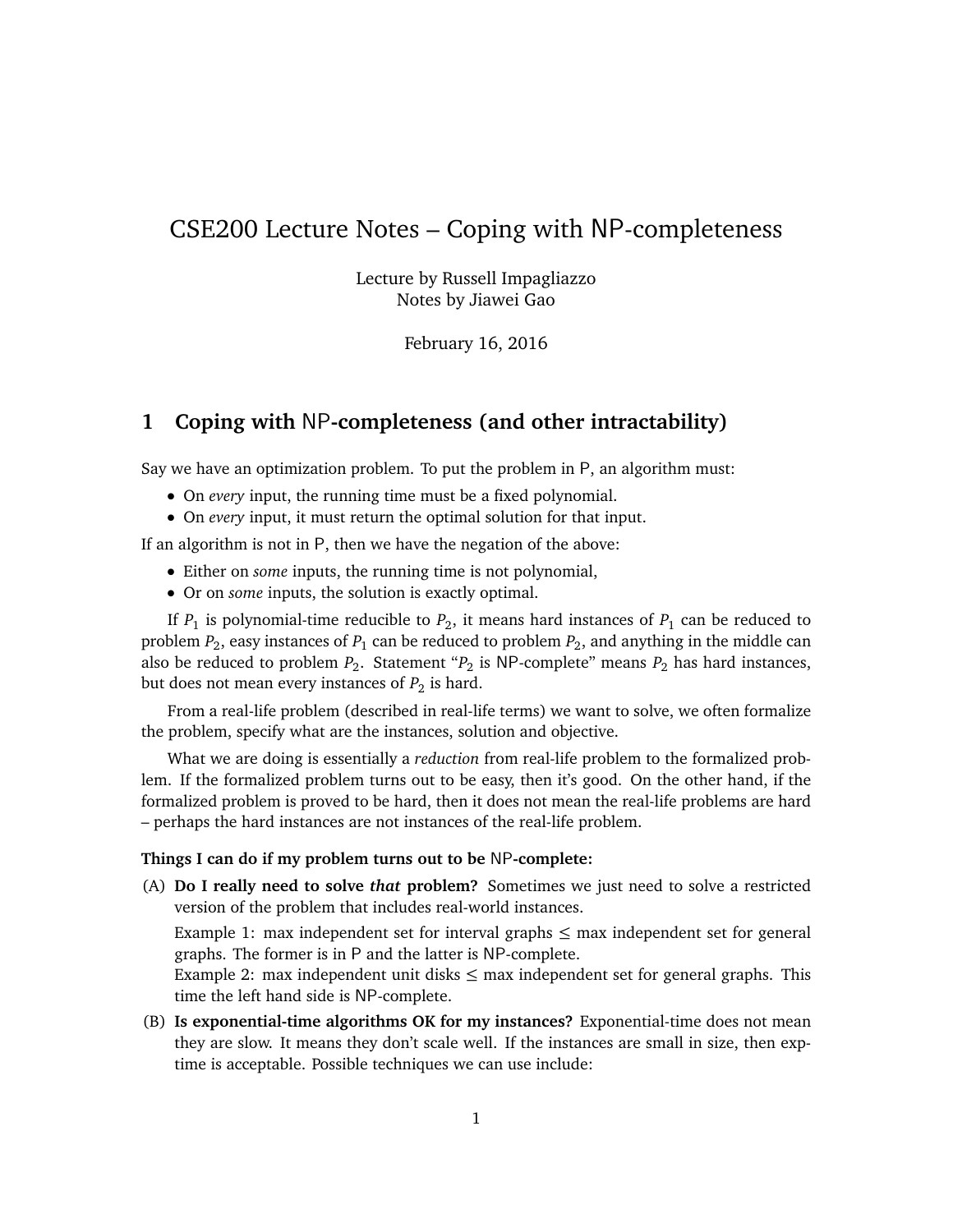1. **Improved exponential-time algorithms** (exponential, but already faster than exhaustive search.)

Example 1: Best known algorithm for independent set is about  $O(2^{0.25n})$ . Example 2: Unit disk independent set of size *k* takes time  $O(n^{\sqrt{k}})$ .

2. **Multi-parameter analysis of algorithms** (or Fixed-parameter tractability, if the parameters are very small)

If the problem is exponentially hard in small parameters, it's better than exponential in large parameters.

3. **Exponential-time in worst case, but not always**

Examples: SAT-solver and algorithm for integer linear programming

#### (C) **Is non-optimality OK?**

A fit person and a non-fit person are being chased by a bear. The fit person says:"It's worth it after spending so much time in the gym." The non-fit person says:"Why? you won't outrun the bear." The fit person says:"I don't need to outrun the bear. I just need to outrun you."

It's OK if our algorithm just outrun other algorithms.

- 1. **Approximation schema**:  $2^{1/\epsilon}$  poly(*n*) time,  $(1 + \epsilon)$ -approximation. Example: Knapsack problem.
- 2. **Fixed constant approximation**:  $(c \cdot OPT)$  solutions, where *c* is constant.
- 3. **Just heuristic performance.** (Other algorithms are even worse.) Randomized algorithms are in this category.

#### (D) **Average-case analysis**

Example: Quicksort (non-randomized) runs worst when the input is sorted or nearly sorted. But sorted or nearly sorted input is common in real-world.

### **2 Polynomial Hierarchy**

Circuit Minimization Problem

- Input: boolean circuit *C* on input  $x_1, \ldots, x_n$ .
- Solution: boolean circuit*C'* on input  $x_1, \ldots, x_n$ .
- Constraint: For all  $x_1, ..., x_n$ ,  $C(x_1, ..., x_n) = C'(x_1, ..., x_n)$ .
- Objective: minimize |*C* 0 |.

Circuit Minimization is an optimization problem, but it is not in OptP.

If P = NP then Circuit Minimization  $\in$  P

Negating the constraint, we get  $\exists x, C'(x) \oplus C(x) = 1$ . By treating  $C'(x) \oplus C(x)$  as a large circuit, the negation of the constraint is a Circuit SAT problem. Using the previous conclusion "Circuit SAT  $\in$  NP", if P = NP, Circuit SAT  $\in$  *P*. Because *P* is closed under complement,  $\neg$ Circuit SAT  $\in$  P. Thus Circuit Min  $\in$  OptP = NP = P.